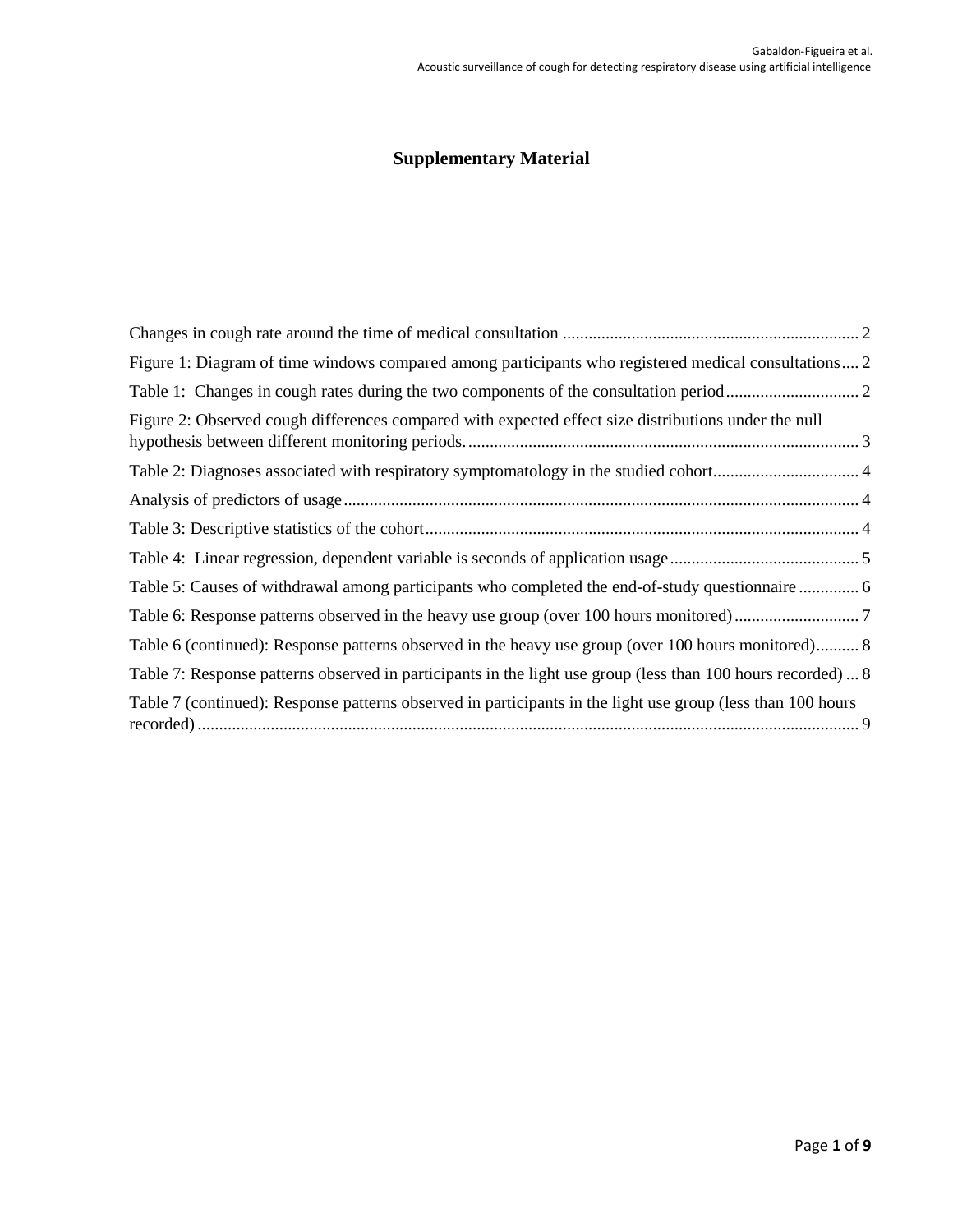## <span id="page-1-0"></span>**Changes in cough rate around the time of medical consultation**

## <span id="page-1-1"></span>**Figure 1: Diagram of time windows compared among participants who registered medical consultations**



#### <span id="page-1-2"></span>**Table 1: Changes in cough rates during the two components of the consultation period**

| <b>Compared groups</b><br>(Day 0= Date of consultation)                      |                                                | $\mathbf n$ | <b>Observed difference</b><br>in cough rate (coughs/hour)<br>Mean cough rate (SD) | $p$ -value |
|------------------------------------------------------------------------------|------------------------------------------------|-------------|-----------------------------------------------------------------------------------|------------|
| <b>Pre-consultation</b><br>Full user history<br>period<br>$(days - 5 to -1)$ |                                                | 22          | 0.79(3.24)                                                                        | < 0.00001  |
|                                                                              | Pre-consultation history<br>(before day -5)    | 18          | $-0.62(1.80)$                                                                     | 0.980      |
|                                                                              | Post-consultation history<br>$(after day+4)$   | 19          | 1.15(3.63)                                                                        | < 0.00001  |
| <b>Post-consultation</b><br>period<br>(days $0$ to $+4$                      | Full user history                              | 27          | 1.07(2.91)                                                                        | < 0.00001  |
|                                                                              | Pre-consultation history<br>(before day $-5$ ) | 18          | $-0.14(2.41)$                                                                     | 0.662      |
|                                                                              | Post-consultation history<br>$(after day+4)$   | 25          | 1.38(3.15)                                                                        | < 0.00001  |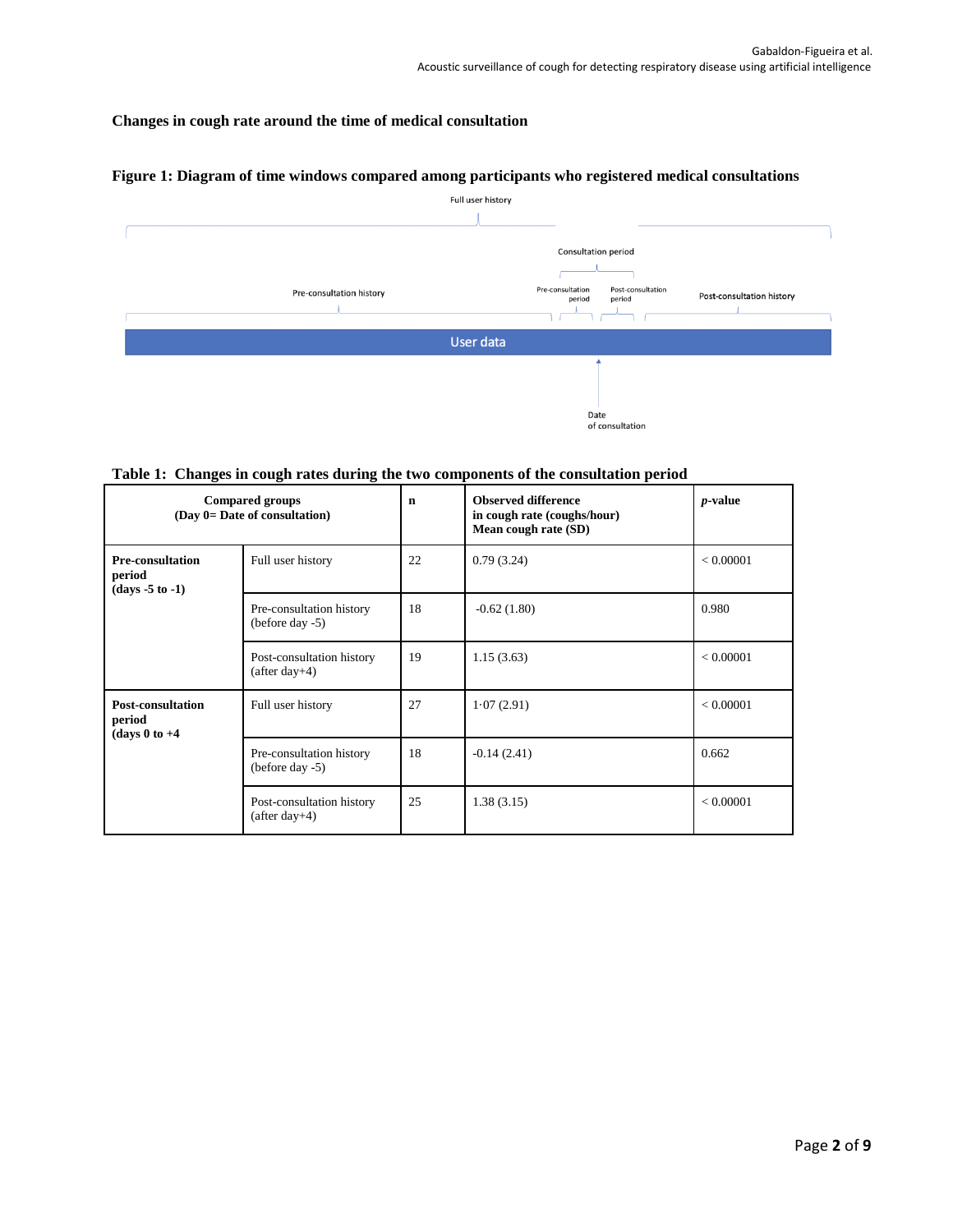

<span id="page-2-0"></span>**Figure 2: Observed cough differences compared with expected effect size distributions under the null hypothesis between different monitoring periods.**

Results of the randomization analysis. Each pane represents the results of a single comparison test between the cough rates in a treatment period (e.g., consultation period) and a control period (e.g., remainder of user history). The grey histogram represents the distribution of differences expected under a null model of no pattern/random chance. These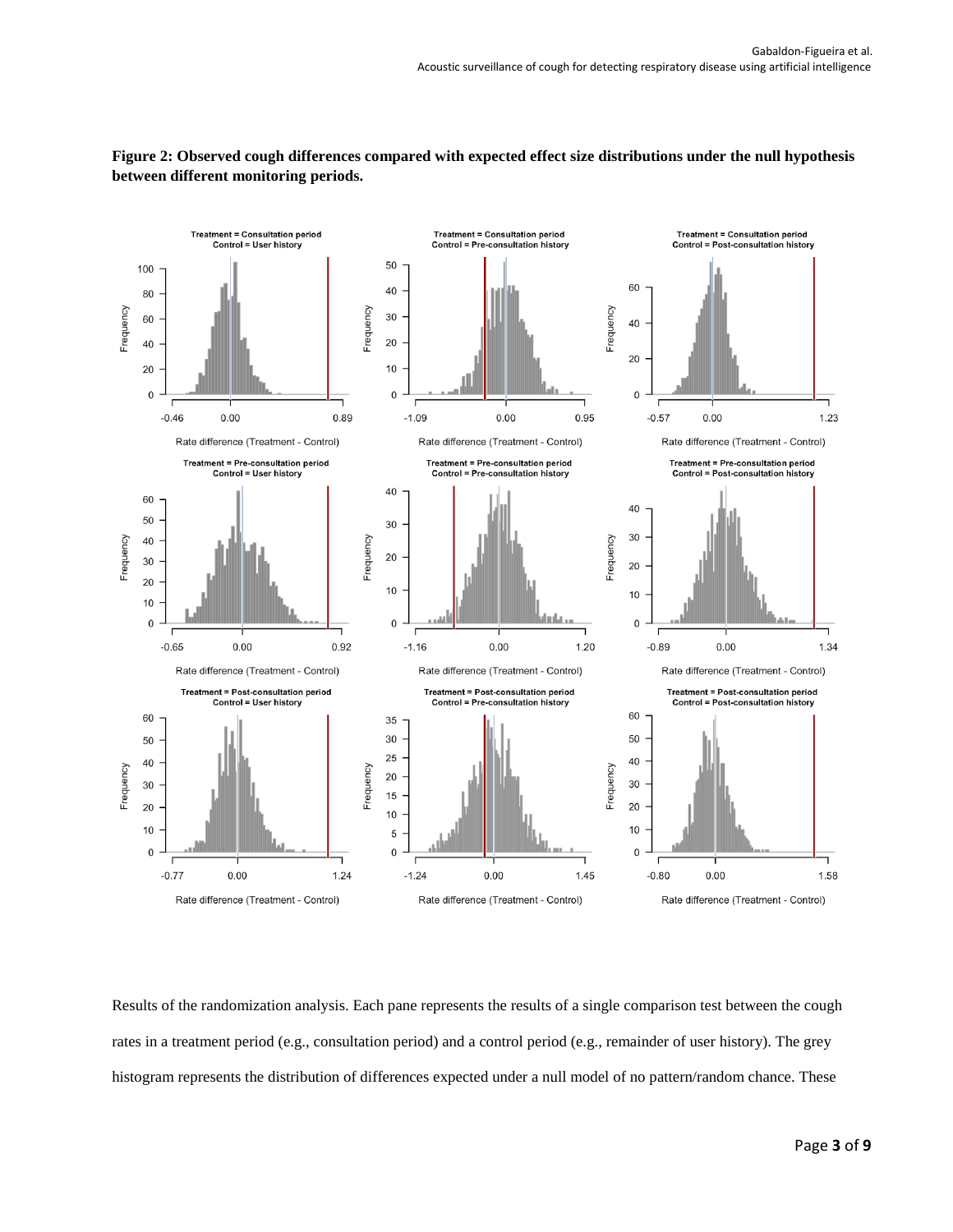distributions are centered about zero (white/blue line). The red line represents the actual difference observed. If the none (or very little) of the null distribution is bisected by the red line, that observation cannot be explained as a byproduct of random chance.

| <b>Final diagnosis</b>                       | n              | $\frac{0}{0}$ |
|----------------------------------------------|----------------|---------------|
| Unspecified upper respiratory symptomatology | 247            | 58.1          |
| COVID-19                                     | 72             | 16.9          |
| Contact with COVID-19 case                   | 38             | 8.9           |
| COVID-19 (follow up visits)                  | 29             | 6.8           |
| <b>Tonsillitis</b>                           | 15             | 3.5           |
| Sinusitis/rhinitis                           | 10             | 2.4           |
| Acute gastroenteritis                        | 3              | 0.7           |
| Chronic cough of unknown cause               | 3              | 0.7           |
| Asthma crisis                                | $\mathfrak{D}$ | 0.5           |
| Bronchial hyperresponsiveness                | 1              | 0.2           |
| Allergic bronchopulmonary aspergillosis      | 1              | 0.2           |
| Dyspnoea of unknown cause                    | 1              | 0.2           |
| <b>GERD</b>                                  | 1              | 0.2           |
| Otitis                                       | 1              | 0.2           |
| Pulmonary nodule under evaluation            | 1              | 0.2           |
| <b>Total</b>                                 | 425            | 100.0         |

## <span id="page-3-0"></span>**Table 2: Diagnoses associated with respiratory symptomatology in the studied cohort**

GERD: Gastroesophageal reflux disease.

<span id="page-3-1"></span>**Analysis of predictors of usage**

#### <span id="page-3-2"></span>**Table 3: Descriptive statistics of the cohort**

|                                              | N   | <b>Minimum</b>   | <b>Maximum</b> | Mean  | <b>Std. Deviation</b> |
|----------------------------------------------|-----|------------------|----------------|-------|-----------------------|
| <b>Total visits</b>                          | 616 | $\boldsymbol{0}$ | 6              | 0.49  | 0.925                 |
| <b>Total reminders</b>                       | 616 | $\mathbf{0}$     | 16             | 7.09  | 3.991                 |
| Female                                       | 616 | $\mathbf{0}$     | $\mathbf{1}$   | 0.65  | 0.478                 |
| Age                                          | 609 | 14               | 76             | 26.57 | 11.688                |
| Self. Rep History of Resp.<br><b>Disease</b> | 616 | $\mathbf{0}$     | $\mathbf{1}$   | 0.7   | 0.459                 |
| <b>Total conditions reported</b>             | 616 | $\mathbf{0}$     | 9              | 1.53  | 1.549                 |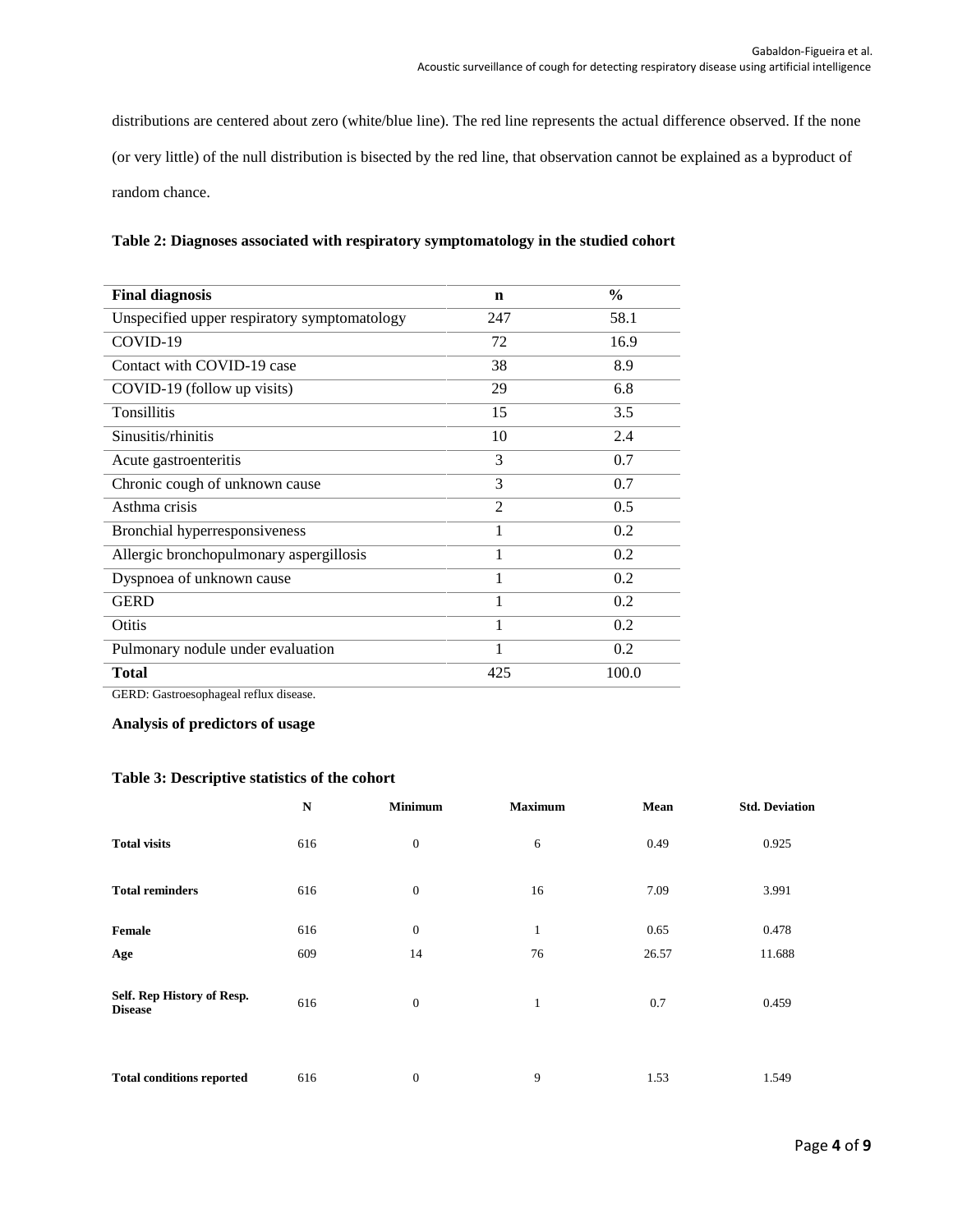| iOS/Android               | 616 | $\theta$ |          | 0.56     | 0.497    |
|---------------------------|-----|----------|----------|----------|----------|
| Coughs                    | 616 | $\theta$ | 149.9289 | 2.066626 | 8.325265 |
| Seconds of usage          | 616 | 791.1667 | 83298.09 | 20162.28 | 11257.28 |
| <b>Valid N</b> (listwise) | 608 |          |          |          |          |

## <span id="page-4-0"></span>**Table 4: Linear regression, dependent variable is seconds of application usage**

|                         | <b>Unstandardized Coefficients</b> |                   | <b>Standardized</b><br><b>Coefficients</b> | t        | Sig.  |
|-------------------------|------------------------------------|-------------------|--------------------------------------------|----------|-------|
|                         | $\bf{B}$                           | <b>Std. Error</b> | <b>Beta</b>                                |          |       |
| (Constant)              | 11125.55                           | 56419.49          |                                            | 0.197    | 0.844 |
| Day of recruitment      | 0.065                              | 1.273             | 0.002                                      | 0.051    | 0.959 |
| <b>Total visits</b>     | $-23.211$                          | 419.821           | $-0.002$                                   | $-0.055$ | 0.956 |
| <b>Total reminders</b>  | 307.431                            | 103.268           | 0.11                                       | 2.977    | 0.003 |
| Female                  | 1370.449                           | 810.428           | 0.059                                      | 1.691    | 0.091 |
| Age                     | 218.511                            | 35.406            | 0.232                                      | 6.172    | 0.001 |
| Self. Rep. Hist         | 780.591                            | 1065.618          | 0.032                                      | 0.733    | 0.464 |
| <b>Total conditions</b> | $-441.354$                         | 319.359           | $-0.062$                                   | $-1.382$ | 0.167 |
| iOS/Android             | $-6187.88$                         | 785.623           | $-0.278$                                   | $-7.876$ | 0.001 |
| Coughs                  | 368.685                            | 47.471            | 0.28                                       | 7.767    | 0.001 |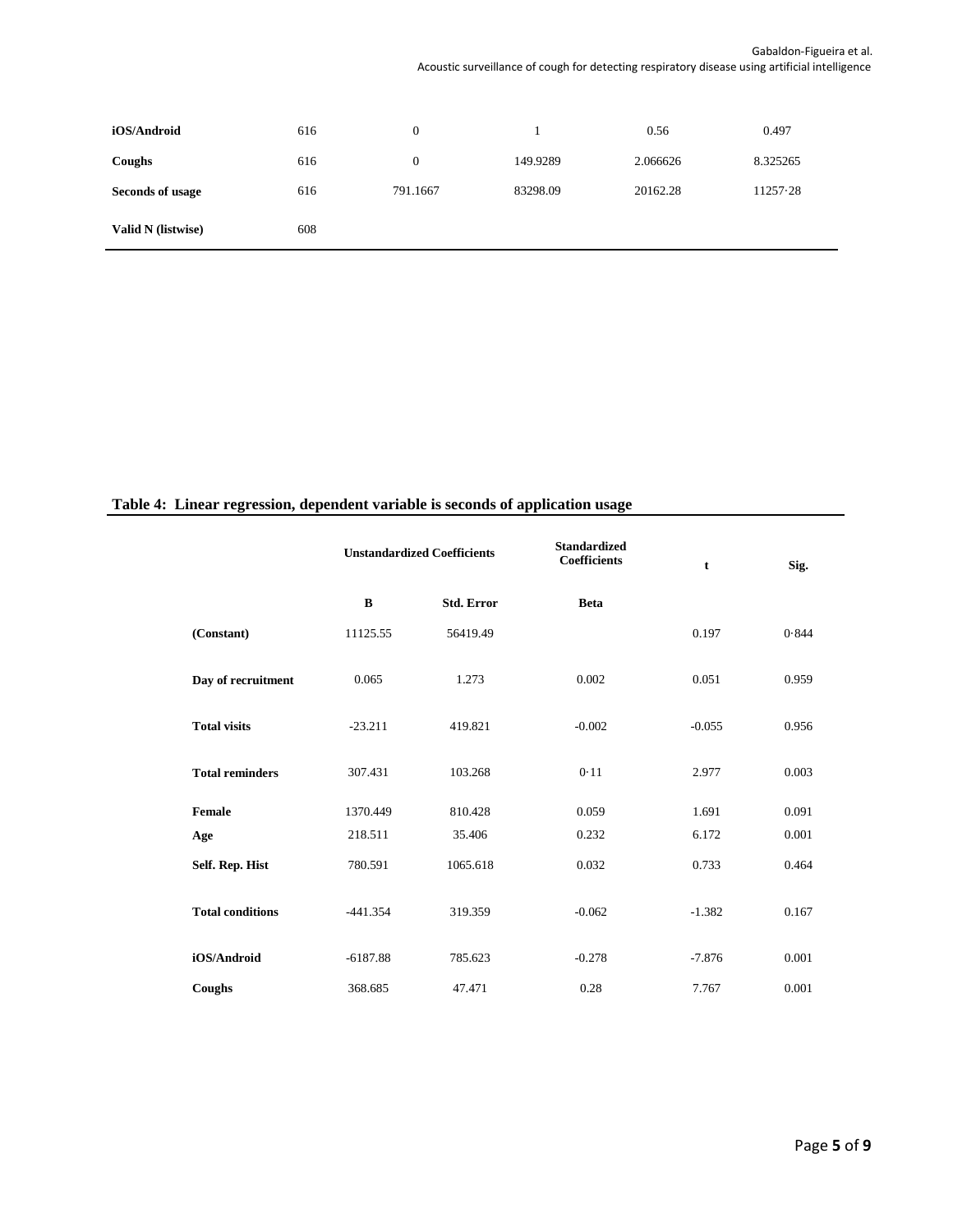| <b>Reason for withdrawal</b>          |         |     |     | <b>Operating system</b> |   |              |
|---------------------------------------|---------|-----|-----|-------------------------|---|--------------|
|                                       | Android |     | iOS | <b>Unknown</b>          |   | <b>Total</b> |
| <b>Completion of requested period</b> |         | 20  | 3   |                         |   | 23           |
| <b>Loss of interest</b>               |         | 33  | 38  |                         | ↑ | 73           |
| <b>Privacy concerns</b>               |         | 10  |     |                         |   | 15           |
| <b>Technical issues</b>               |         | 35  | 60  |                         |   | 95           |
| <b>Other</b>                          |         | 3   | ↑   |                         |   | 5            |
| <b>Unknown</b>                        |         | 3   | 3   |                         |   | 6            |
| <b>Total</b>                          |         | 104 | 11  |                         | ↑ | 217          |

#### <span id="page-5-0"></span>**Table 5: Causes of withdrawal among participants who completed the end-of-study questionnaire**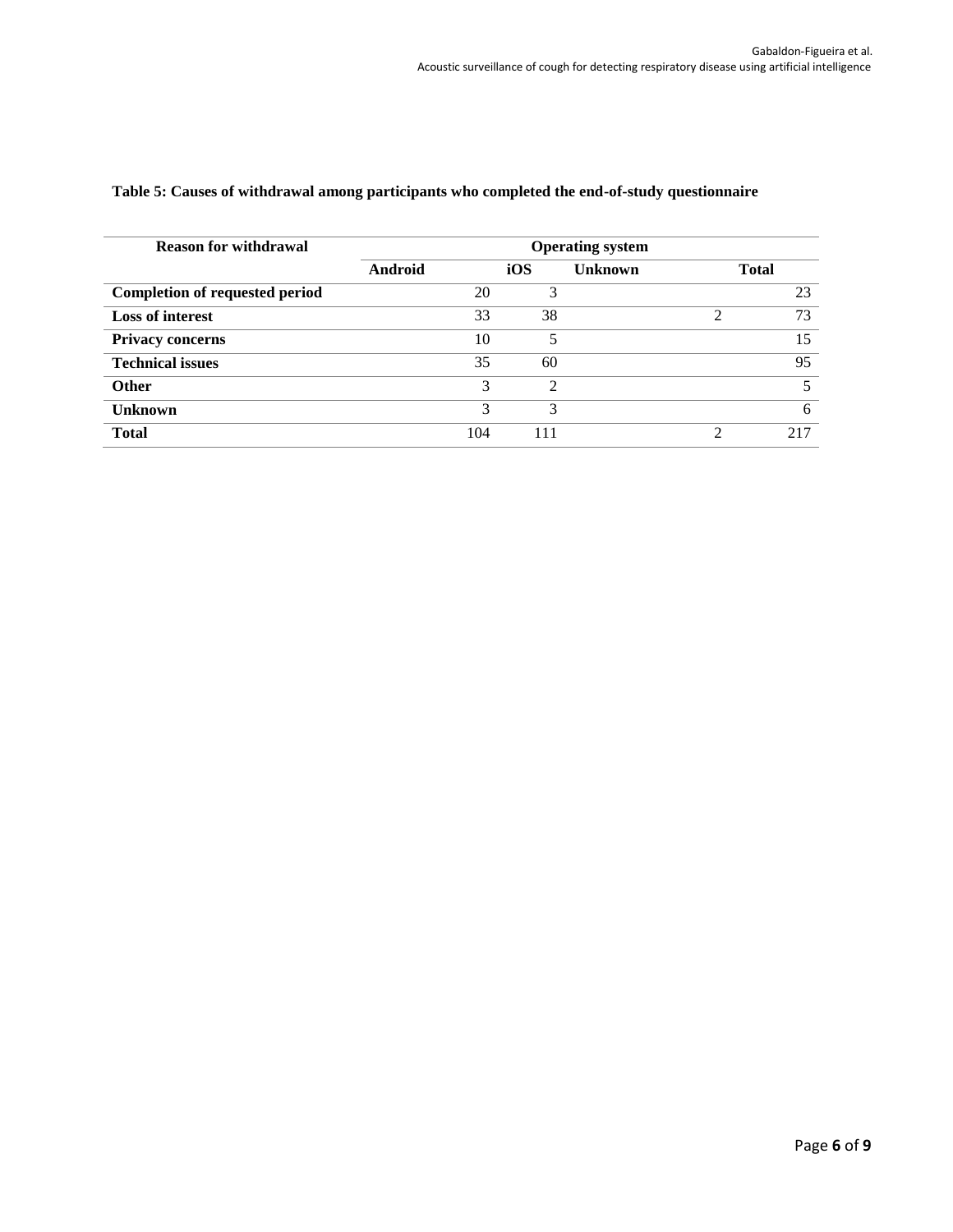## **Table 6: Response patterns observed in the heavy use group (over 100 hours monitored)**

<span id="page-6-0"></span>

| <b>Kev</b> aspect                       | P1 (Female, Apple, 65<br>vears)                                                               | P2 (Female, Android,<br>39 years)                                                                                                              | P3 (Female, Android, 61<br>years)                                                                              | P4 (Female, Android, 56<br>vears)                                                                                 | P5 (Female, Apple, 36<br>vears)                                                                                                            | P6 (Male, Android, 35<br>vears)                                                                                                                                              | P9 (Male, Apple, 48<br>vears)                                                                                                                                 |
|-----------------------------------------|-----------------------------------------------------------------------------------------------|------------------------------------------------------------------------------------------------------------------------------------------------|----------------------------------------------------------------------------------------------------------------|-------------------------------------------------------------------------------------------------------------------|--------------------------------------------------------------------------------------------------------------------------------------------|------------------------------------------------------------------------------------------------------------------------------------------------------------------------------|---------------------------------------------------------------------------------------------------------------------------------------------------------------|
| Is cough<br>important?                  | Depends if sick<br>$\bullet$<br>or not.<br>Number less<br>important than changes<br>in trend. | Not important<br>$\bullet$<br>$\bullet$<br>Checks number<br>out of curiosity.                                                                  | Relationship with<br>$\bullet$<br>smoking is important.<br>Interest in<br>$\bullet$<br>increases with smoking. | Important as it<br>$\bullet$<br>affects daily routines.<br>Exact number not<br>important but checks<br>regularly. | Not important.<br>$\bullet$<br>Number of coughs<br>less important than trends.                                                             | Only if repetitive or<br>$\bullet$<br>annoying.<br>More important in<br>$\bullet$<br>the context of covid-19.                                                                | Not important.<br>٠                                                                                                                                           |
| What worked?                            | Only records<br>snippets.<br>Automatic<br>detection of cough.                                 | Simplicity<br>$\bullet$<br>Ability to access<br>$\bullet$<br>recorded cough sounds.<br>Provides more<br>information than other<br>health apps. | Continuous<br>$\bullet$<br>monitoring.<br>Ability to detect<br>٠<br>changes related to<br>smoking.             | Simplicity                                                                                                        | Notifications.<br>$\bullet$<br>Possibility of seeing<br>changes in cough patterns.                                                         | Ability to access<br>recorded sounds.                                                                                                                                        | Simplicity and<br>$\bullet$<br>ease of use.<br>Possibility of<br>٠<br>programming reminders<br>and notifications.<br>Easier to use than<br>other health apps. |
| What did not<br>work?                   | Regular crashes<br>in iPhones.                                                                | Irregular<br>$\bullet$<br>notifications and easy to<br>forget.                                                                                 | No complaints.<br>$\bullet$<br>Thinks the app works<br>perfectly.                                              | Lags when checking<br>old records.                                                                                | Regular crashes in<br>$\bullet$<br>iPhone.<br>Monitoring<br>$\bullet$<br>interrupted without<br>warning.<br>Boring interface.<br>$\bullet$ | The app catches<br>$\bullet$<br>other people's coughs.<br>Inability to create<br>$\bullet$<br>different user profiles in<br>one device.<br>Need to activate it<br>every day. | It should start and<br>stop automatically at<br>certain times.<br>High data<br>consumption when not<br>connected to Wi-Fi                                     |
| What<br>motivates?                      | Seeing changes<br>in real time.                                                               | Helping the<br>$\bullet$<br>research team.<br>Curiosity.<br>$\bullet$                                                                          | Providing valuable<br>$\bullet$<br>results.<br>Seeing relationship<br>$\bullet$<br>with smoking.               | Seeing the effect of<br>treatment on coughs.                                                                      | Regular<br>$\bullet$<br>notifications.<br>Seeing changes in<br>$\bullet$<br>time.                                                          | Collaborate with<br>the research team.                                                                                                                                       | Personal<br>commitment with the<br>study.                                                                                                                     |
| Can<br>monitoring<br>improve<br>health? | Gives an<br>objective picture of<br>progress.                                                 | Only in people<br>$\bullet$<br>with resp. disease.                                                                                             | It helps modify a<br>$\bullet$<br>damaging behaviour<br>(smoking)                                              | Does not help<br>$\bullet$<br>because the cause of the<br>cough remains unknown.                                  | Only in people with<br>$\bullet$<br>resp. disease or risk<br>exposure.                                                                     | Additional<br>$\bullet$<br>information can help<br>doctors.                                                                                                                  | Only if provides<br>recommendations                                                                                                                           |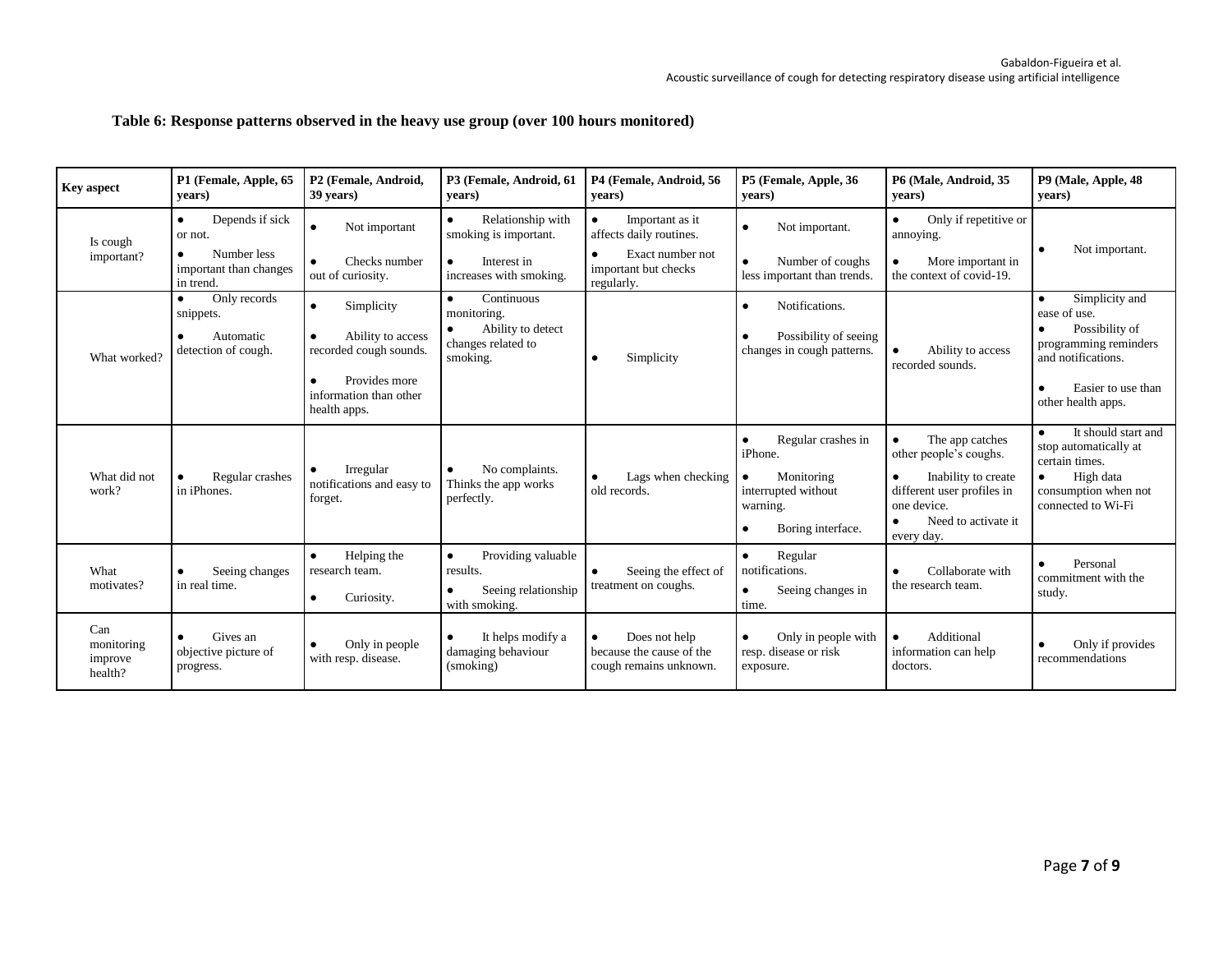#### **Table 6 (continued): Response patterns observed in the heavy use group (over 100 hours monitored)**

| <b>Key aspect</b>             | P1 (Female,<br>Apple, 65 years) | P <sub>2</sub> (Female,<br>Android, 39 years) | P3 (Female,<br>Android, 61 years)   | P4 (Female,<br>Android, 56 years) | P5 (Female,<br>Apple, 36 years)                            | P6 (Male, Android, 35 years)                                                                                                                                                          | P9 (Male, Apple, 48 years)                                                                                              |
|-------------------------------|---------------------------------|-----------------------------------------------|-------------------------------------|-----------------------------------|------------------------------------------------------------|---------------------------------------------------------------------------------------------------------------------------------------------------------------------------------------|-------------------------------------------------------------------------------------------------------------------------|
| How to<br>improve the<br>app? | Correct<br>regular crashes.     | Correct<br>some details.                      | Include<br>medical recommendations. | N <sub>0</sub><br>suggestions.    | Make it<br>more interactive.<br>Increase<br>automatization | Program sessions to start<br>automatically.<br>Improve the algorithm to<br>differentiate coughs from different<br>people.<br>Focus development on<br>people with respiratory disease. | Allow sessions to start<br>and stop automatically.<br>Include an option to<br>only upload data using Wi-Fi<br>networks. |

#### <span id="page-7-0"></span>**Table 7: Response patterns observed in participants in the light use group (less than 100 hours recorded)**

<span id="page-7-1"></span>

| <b>Key aspect</b>   | P7 (Female, Apple, 21 years)                                          | P8 (Female, Android, 54 years)                          |
|---------------------|-----------------------------------------------------------------------|---------------------------------------------------------|
|                     | It's annoying, notices it when persists in time.<br>$\bullet$         | Not important<br>٠                                      |
| Is cough important? | Objective number is important to evaluate adequately.<br>٠            | Does not pay attention to frequency.<br>٠               |
|                     | Simplicity and accessibility.                                         |                                                         |
| What worked?        | No need for extensive input from user.<br>٠                           | Simplicity and pretty design.                           |
| What did not work?  |                                                                       | Not useful.                                             |
|                     | Very easy to forget to turn it on, particularly if busy or stressed.  | Daily registries of cough and reminders were stressing. |
|                     |                                                                       | Need to remember to turn it on daily.<br>٠              |
| What motivates?     | Interest in the study and potential utility in the covid-19 pandemic. | Nothing. Not perceived useful.<br>٠                     |